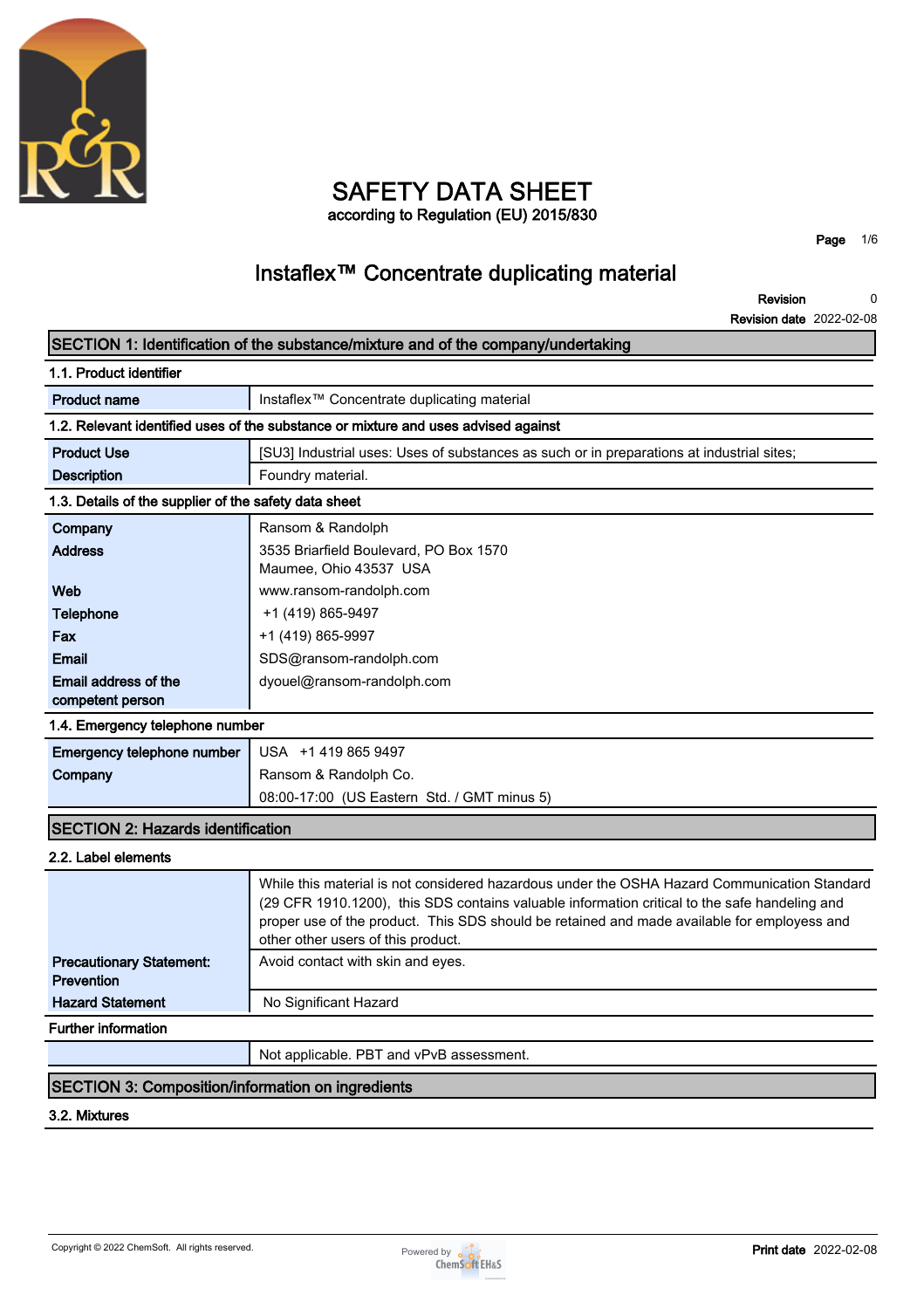| 3.2. Mixtures                                                                   |           |                                       |        |                                                                                     |                 |                                                                                               |
|---------------------------------------------------------------------------------|-----------|---------------------------------------|--------|-------------------------------------------------------------------------------------|-----------------|-----------------------------------------------------------------------------------------------|
| EC 1272/2008                                                                    |           |                                       |        |                                                                                     |                 |                                                                                               |
| <b>Chemical Name</b>                                                            | Index No. | CAS No.                               | EC No. | <b>REACH Registration</b><br><b>Number</b>                                          | Conc.<br>(%w/w) | Classification                                                                                |
| propylene glycol (Propane-1,2-diol<br>total vapour and particulates)            |           | 57-55-6                               |        |                                                                                     | 40 - 50%        |                                                                                               |
| <b>SECTION 4: First aid measures</b>                                            |           |                                       |        |                                                                                     |                 |                                                                                               |
| 4.1. Description of first aid measures                                          |           |                                       |        |                                                                                     |                 |                                                                                               |
| Inhalation                                                                      |           | Move the exposed person to fresh air. |        |                                                                                     |                 |                                                                                               |
| Eye contact                                                                     |           |                                       |        | Rinse immediately with plenty of water for 15 minutes holding the eyelids open.     |                 |                                                                                               |
| <b>Skin contact</b>                                                             |           | Wash with soap and water.             |        |                                                                                     |                 |                                                                                               |
| Ingestion                                                                       |           |                                       |        | Drink 1 to 2 glasses of water. DO NOT INDUCE VOMITING.                              |                 |                                                                                               |
| 4.2. Most important symptoms and effects, both acute and delayed                |           |                                       |        |                                                                                     |                 |                                                                                               |
| Inhalation                                                                      |           |                                       |        | May cause irritation to respiratory system.                                         |                 |                                                                                               |
| Eye contact                                                                     |           | May cause irritation to eyes.         |        |                                                                                     |                 |                                                                                               |
| <b>Skin contact</b>                                                             |           | May cause irritation to skin.         |        |                                                                                     |                 |                                                                                               |
| Ingestion                                                                       |           |                                       |        | May cause irritation to mucous membranes.                                           |                 |                                                                                               |
| 4.3. Indication of any immediate medical attention and special treatment needed |           |                                       |        |                                                                                     |                 |                                                                                               |
| Inhalation                                                                      |           |                                       |        | Seek medical attention if irritation or symptoms persist.                           |                 |                                                                                               |
| Eye contact                                                                     |           |                                       |        | Seek medical attention if irritation or symptoms persist.                           |                 |                                                                                               |
| <b>Skin contact</b>                                                             |           |                                       |        | Seek medical attention if irritation or symptoms persist.                           |                 |                                                                                               |
| Ingestion                                                                       |           |                                       |        | Seek medical attention if irritation or symptoms persist.                           |                 |                                                                                               |
| <b>SECTION 5: Firefighting measures</b>                                         |           |                                       |        |                                                                                     |                 |                                                                                               |
| 5.1. Extinguishing media                                                        |           |                                       |        |                                                                                     |                 |                                                                                               |
|                                                                                 |           |                                       |        | Use extinguishing media appropriate to the surrounding fire conditions.             |                 |                                                                                               |
| 5.2. Special hazards arising from the substance or mixture                      |           |                                       |        |                                                                                     |                 |                                                                                               |
|                                                                                 |           |                                       |        | Burning produces irritating, toxic and obnoxious fumes. Carbon oxides.              |                 |                                                                                               |
| 5.3. Advice for firefighters                                                    |           |                                       |        |                                                                                     |                 |                                                                                               |
|                                                                                 |           |                                       |        | Self-contained breathing apparatus. Wear suitable protective clothing.              |                 |                                                                                               |
| <b>SECTION 6: Accidental release measures</b>                                   |           |                                       |        |                                                                                     |                 |                                                                                               |
| 6.1. Personal precautions, protective equipment and emergency procedures        |           |                                       |        |                                                                                     |                 |                                                                                               |
|                                                                                 |           | Wear suitable protective equipment.   |        |                                                                                     |                 |                                                                                               |
| 6.2. Environmental precautions                                                  |           |                                       |        |                                                                                     |                 |                                                                                               |
|                                                                                 |           |                                       |        | Avoid release to the environment. Refer to special instructions/Safety data sheets. |                 |                                                                                               |
| 6.3. Methods and material for containment and cleaning up                       |           |                                       |        |                                                                                     |                 |                                                                                               |
|                                                                                 |           |                                       |        | Absorb with inert, absorbent material. Transfer to suitable, labelled container.    |                 |                                                                                               |
| 6.4. Reference to other sections                                                |           |                                       |        |                                                                                     |                 |                                                                                               |
|                                                                                 |           |                                       |        | See section [2, 8 & 13] for further information.                                    |                 |                                                                                               |
| <b>SECTION 7: Handling and storage</b>                                          |           |                                       |        |                                                                                     |                 |                                                                                               |
| 7.1. Precautions for safe handling                                              |           |                                       |        |                                                                                     |                 |                                                                                               |
|                                                                                 |           | after handling the product.           |        |                                                                                     |                 | Avoid contact with eyes and skin. Ensure adequate ventilation of the working area. Wash hands |
|                                                                                 |           |                                       |        |                                                                                     |                 |                                                                                               |

### **7.2. Conditions for safe storage, including any incompatibilities**

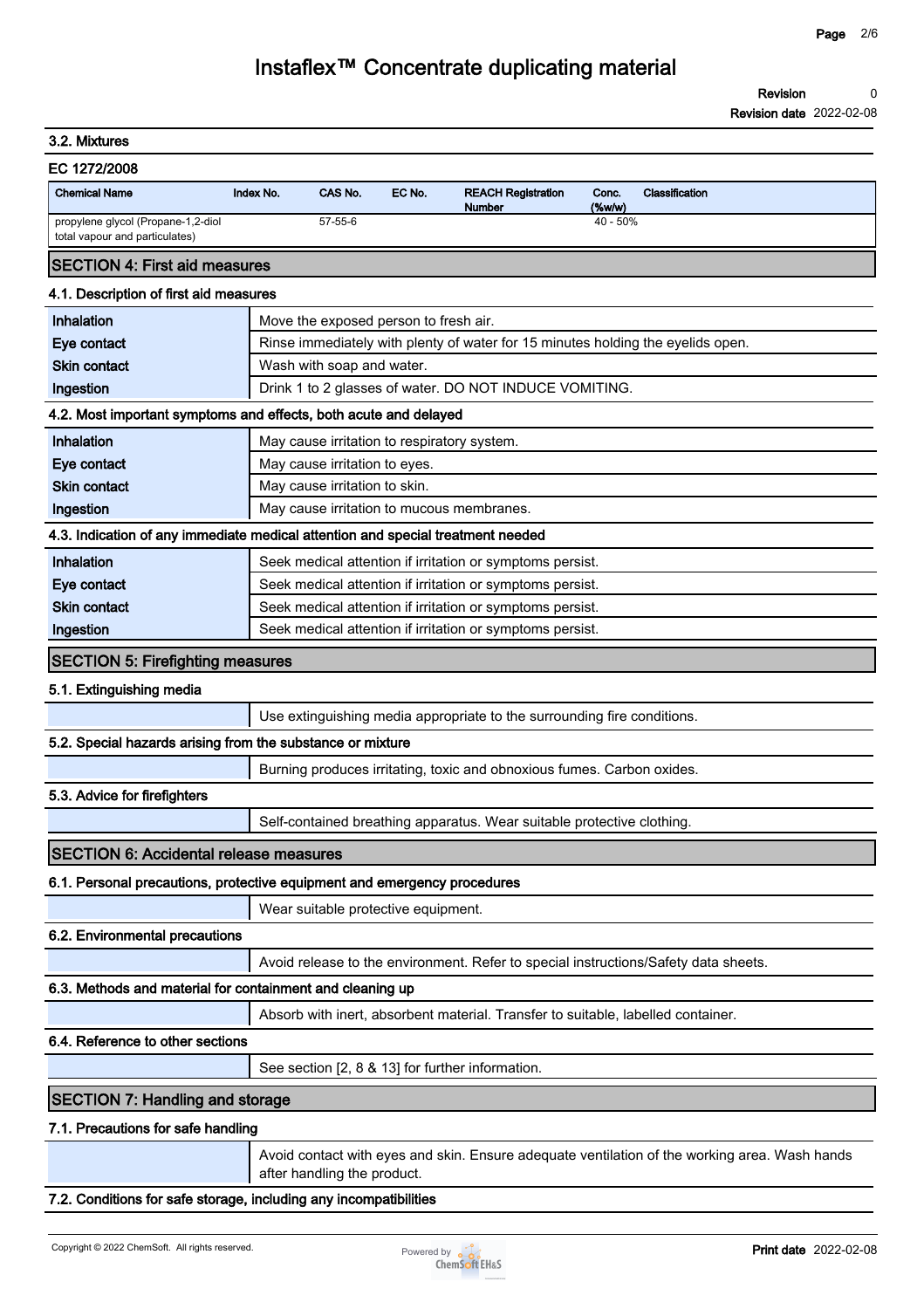**Revision 0**

**Revision date 2022-02-08**

| 7.2. Conditions for safe storage, including any incompatibilities |                                                                                                    |  |  |
|-------------------------------------------------------------------|----------------------------------------------------------------------------------------------------|--|--|
|                                                                   | Do NOT allow to freeze. Keep in a cool, dry, well ventilated area. Keep containers tightly closed. |  |  |
| 7.3. Specific end use(s)                                          |                                                                                                    |  |  |
|                                                                   | Foundry material. Restricted to professional users.                                                |  |  |
| SECTION 8: Exposure controls/personal protection                  |                                                                                                    |  |  |

# **8.1. Control parameters**

### **8.1.1. Exposure Limit Values**

| propylene glycol<br>(Propane-1,2-diol particulates)                     | WEL 8-hr limit ppm: -                            | WEL 8-hr limit mg/m3: 10                           |
|-------------------------------------------------------------------------|--------------------------------------------------|----------------------------------------------------|
|                                                                         | WEL 15 min limit ppm: -                          | WEL 15 min limit mg/m3: -                          |
|                                                                         | WEL 8-hr limit mg/m3 total -<br>inhalable dust:  | WEL 15 min limit mg/m3 total -<br>inhalable dust:  |
|                                                                         | WEL 8-hr limit mg/m3 total -<br>respirable dust: | WEL 15 min limit mg/m3 total -<br>respirable dust: |
| propylene glycol<br>(Propane-1,2-diol total vapour<br>and particulates) | WEL 8-hr limit ppm: 150                          | WEL 8-hr limit mg/m3: 474                          |
|                                                                         | WEL 15 min limit ppm: -                          | WEL 15 min limit mg/m3: -                          |
|                                                                         | WEL 8-hr limit mg/m3 total -<br>inhalable dust:  | WEL 15 min limit mg/m3 total -<br>inhalable dust:  |
|                                                                         | WEL 8-hr limit mg/m3 total -<br>respirable dust: | WEL 15 min limit mg/m3 total -<br>respirable dust: |

#### **8.2. Exposure controls**

| 8.2.1. Appropriate engineering<br>controls         | Ensure adequate ventilation of the working area.                          |  |
|----------------------------------------------------|---------------------------------------------------------------------------|--|
| Eye / face protection                              | In case of splashing, wear:. Approved safety goggles.                     |  |
| Skin protection -<br>Handprotection                | Wear suitable gloves.                                                     |  |
| <b>Respiratory protection</b>                      | In case of insufficient ventilation, wear suitable respiratory equipment. |  |
| <b>SECTION 9: Physical and chemical properties</b> |                                                                           |  |

#### **9.1. Information on basic physical and chemical properties**

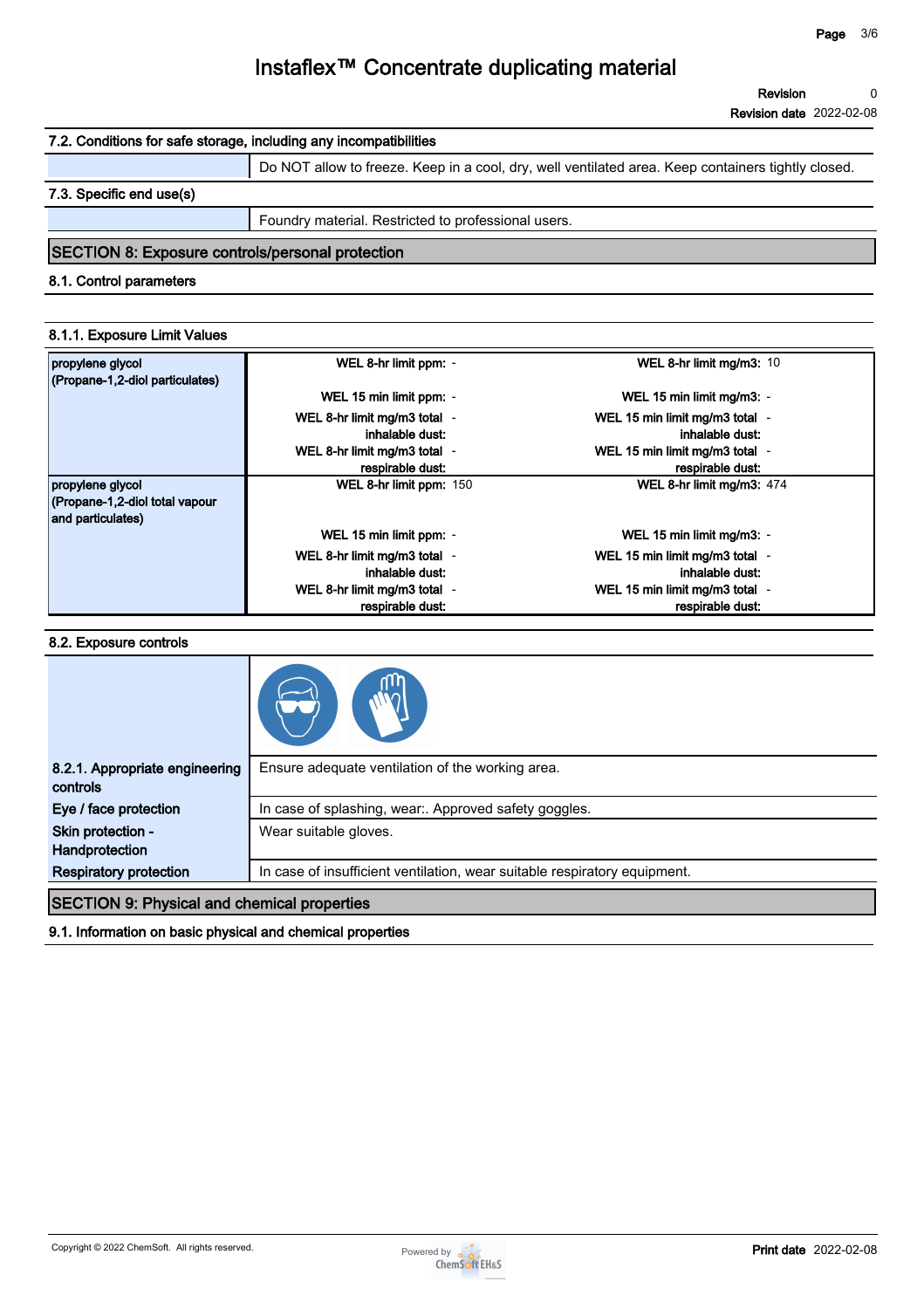**Revision Revision date 2022-02-08 0**

### **9.1. Information on basic physical and chemical properties**

| Appearance                                  | Gel/Paste                                 |
|---------------------------------------------|-------------------------------------------|
|                                             | <b>Colour</b> Light red/Pink              |
| Melting point $\parallel$ = 96 °C           |                                           |
|                                             | Freezing Point   No data available        |
|                                             | Initial boiling point   No data available |
|                                             | Flash point Not applicable.               |
|                                             | Evaporation rate   No data available      |
| Flammability (solid, gas) Not applicable.   |                                           |
|                                             | Vapour density   No data available        |
|                                             | Relative density 1.1 (H2O = 1 $@$ 20 °C)  |
| Partition coefficient   No data available   |                                           |
| Autoignition temperature $= 370$ °C         |                                           |
|                                             | Viscosity   No data available             |
| <b>Explosive properties</b> Not applicable. |                                           |
| Oxidising properties Not applicable.        |                                           |
|                                             | Vapour pressure No data available         |
|                                             | Fat Solubility   Not applicable.          |
|                                             | <b>pH</b> No data available               |
|                                             | Solubility Soluble in water               |

## **9.2. Other information**

| Surface tension   No data available<br>Gas group Not applicable. |
|------------------------------------------------------------------|
|                                                                  |
|                                                                  |
| Benzene Content Not applicable.                                  |
| Lead content Not applicable.                                     |
| VOC (Volatile organic Not applicable.                            |
| compounds)                                                       |

# **SECTION 10: Stability and reactivity**

## **10.1. Reactivity**

|                                              | Not applicable.                                                   |  |  |
|----------------------------------------------|-------------------------------------------------------------------|--|--|
| 10.2. Chemical stability                     |                                                                   |  |  |
|                                              | Stable under normal conditions.                                   |  |  |
| 10.3. Possibility of hazardous reactions     |                                                                   |  |  |
|                                              | Hazardous polymerization does not occure.                         |  |  |
| 10.4. Conditions to avoid                    |                                                                   |  |  |
|                                              | Direct sunlight. Do NOT allow to freeze.                          |  |  |
| 10.5. Incompatible materials                 |                                                                   |  |  |
|                                              | Oxidizer. agents.                                                 |  |  |
| 10.6. Hazardous decomposition products       |                                                                   |  |  |
|                                              | None.                                                             |  |  |
| <b>SECTION 11: Toxicological information</b> |                                                                   |  |  |
| 11.1. Information on toxicological effects   |                                                                   |  |  |
| <b>Acute toxicity</b>                        | Based on available data, the classification criteria are not met. |  |  |
| Skin corrosion/irritation                    | May cause irritation to skin.                                     |  |  |
| Serious eye damage/irritation                | May cause irritation to eyes.                                     |  |  |

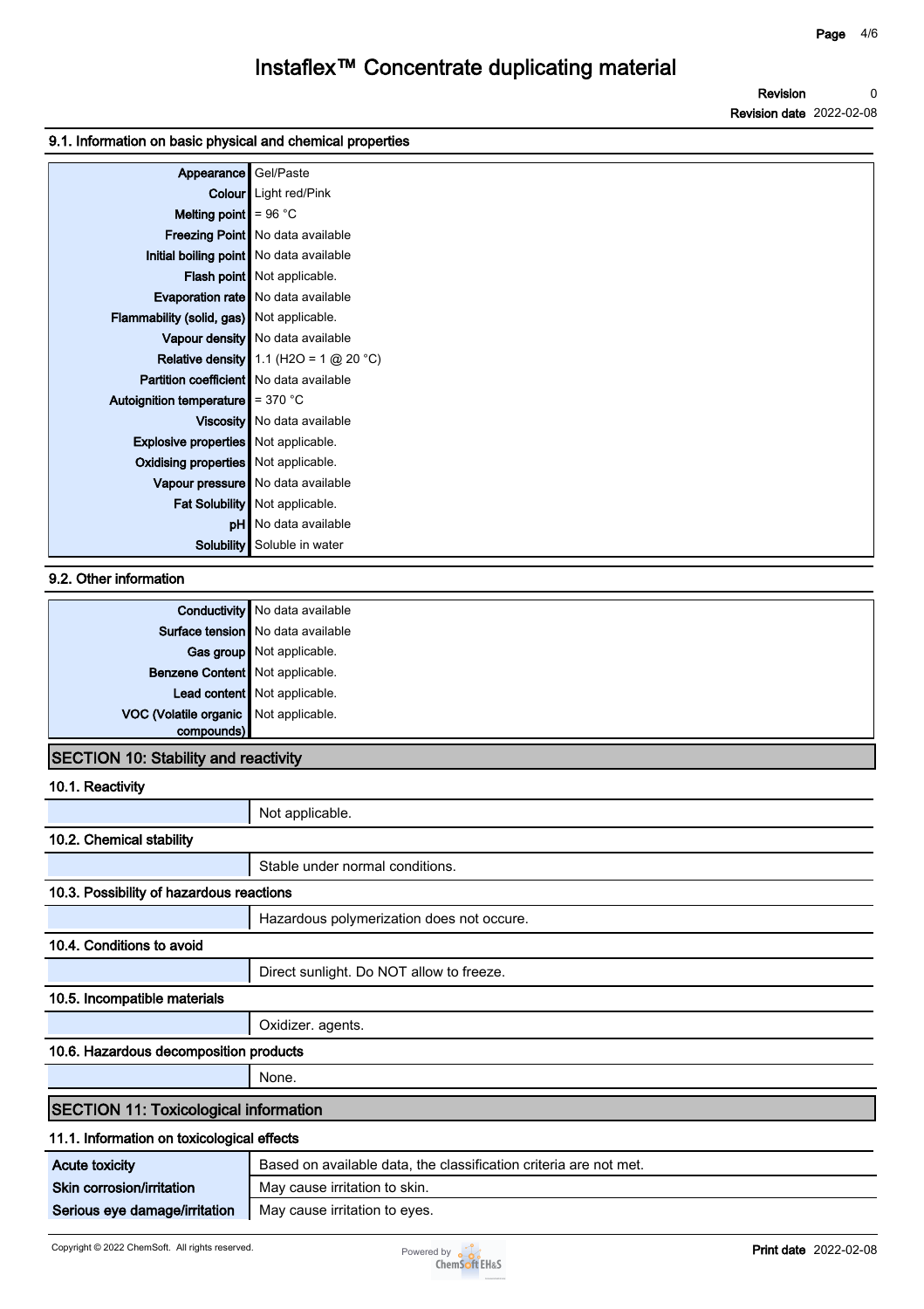**Revision Revision date 2022-02-08 0**

| 11.1. Information on toxicological effects |                                                                                        |
|--------------------------------------------|----------------------------------------------------------------------------------------|
| Respiratory or skin<br>sensitisation       | Based on available data, the classification criteria are not met.                      |
| Germ cell mutagenicity                     | Based on available data, the classification criteria are not met.                      |
| Carcinogenicity                            | Based on available data, the classification criteria are not met.                      |
| <b>Reproductive toxicity</b>               | Based on available data, the classification criteria are not met.                      |
| STOT-single exposure                       | Based on available data, the classification criteria are not met.                      |
| <b>STOT-repeated exposure</b>              | Based on available data, the classification criteria are not met.                      |
| <b>Aspiration hazard</b>                   | Based on available data, the classification criteria are not met.                      |
| Repeated or prolonged<br>exposure          | May cause irritation to skin.                                                          |
| <b>SECTION 12: Ecological information</b>  |                                                                                        |
| 12.2. Persistence and degradability        |                                                                                        |
|                                            | No data is available on this product.                                                  |
| 12.3. Bioaccumulative potential            |                                                                                        |
|                                            |                                                                                        |
|                                            | Does not bioaccumulate.                                                                |
| <b>Partition coefficient</b>               |                                                                                        |
|                                            | Instaflex <sup>™</sup> Concentrate No data available<br>duplicating material           |
| 12.4. Mobility in soil                     |                                                                                        |
|                                            | very high mobility in soils.                                                           |
| 12.5. Results of PBT and vPvB assessment   |                                                                                        |
|                                            | Not applicable.                                                                        |
| 12.6. Other adverse effects                |                                                                                        |
|                                            | Not applicable.                                                                        |
| <b>SECTION 13: Disposal considerations</b> |                                                                                        |
| 13.1. Waste treatment methods              |                                                                                        |
|                                            | Dispose of in compliance with all. local and national regulations.                     |
| <b>Disposal methods</b>                    |                                                                                        |
|                                            | Contact a licensed waste disposal company.                                             |
| <b>Disposal of packaging</b>               |                                                                                        |
|                                            | Do NOT reuse empty containers. Empty containers can be sent for disposal or recycling. |
| <b>SECTION 14: Transport information</b>   |                                                                                        |
| 14.1. UN number                            |                                                                                        |
|                                            | The product is not classified as dangerous for carriage.                               |
| 14.2. UN proper shipping name              |                                                                                        |
|                                            | The product is not classified as dangerous for carriage.                               |
| 14.3. Transport hazard class(es)           |                                                                                        |
|                                            | The product is not classified as dangerous for carriage.                               |
| 14.4. Packing group                        |                                                                                        |
|                                            |                                                                                        |

**The product is not classified as dangerous for carriage.**